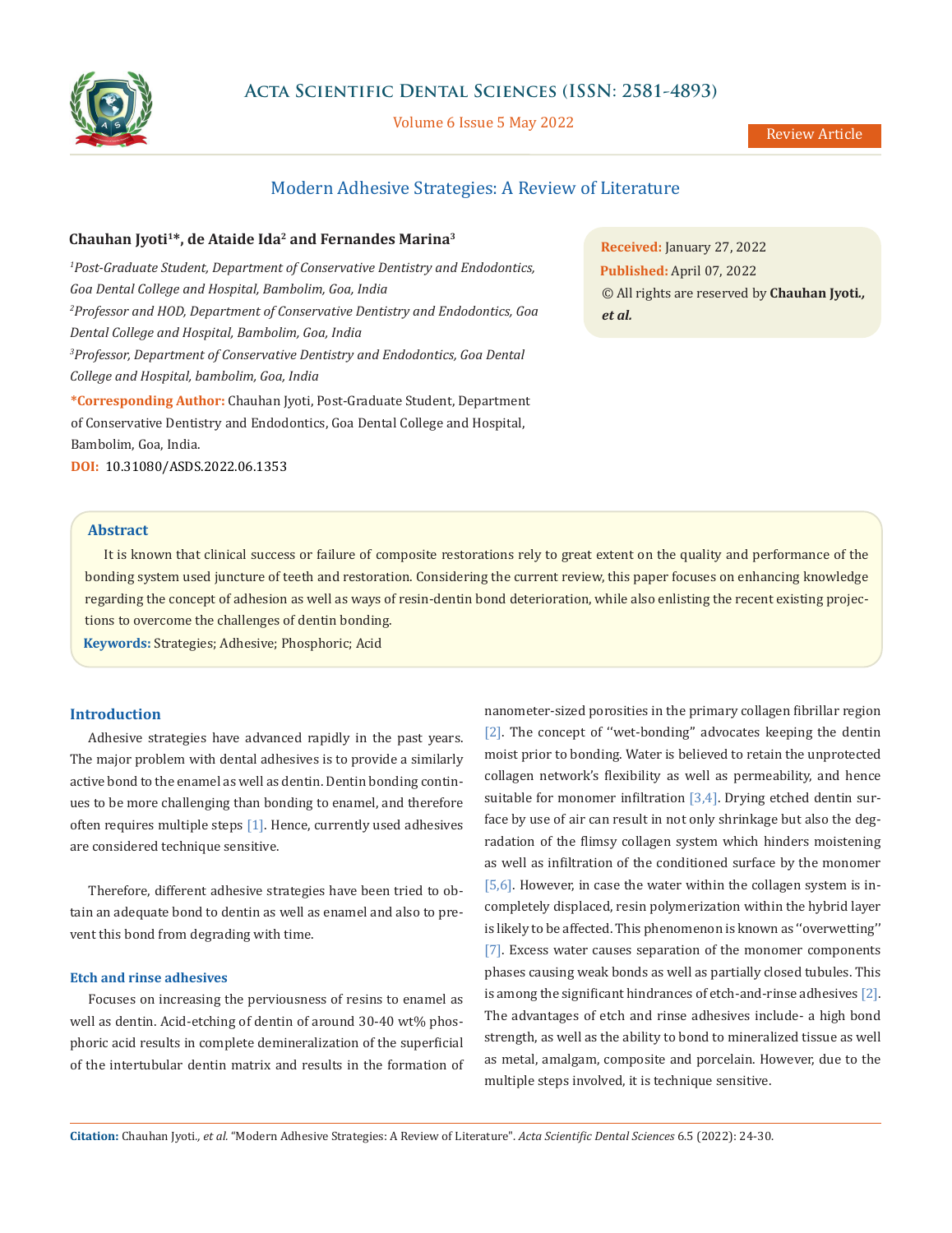### **Self-etch adhesives**

These types of adhesives possess acidic monomers that concurrently 'condition' as well as 'prime' the tooth structure. Hence, they are perceived to be friendly to users and also, not so sensitive to technique [8,9]. A significant advantage of self-etch adhesives is their reduced occurrence of operative sensitivity as a result of their less aggressive nature and more shallow communication with dentin, which makes the tubules greatly clogged smear plugs [10].

The advantages of self-etch adhesives include- reduction in the number of steps as no separate etching or post- etch rinsing is required, and also a reduced post-operative sensitivity.

#### **Major shortcomings of self-etch adhesives**

They are intricate combinations of hydrophilic as well as hydrophobic mechanisms, and are thus, considered as 'compromise' materials. Reduced instantaneous bond strength is seen when related to that obtained with multiple-phase adhesives [11]. Studies indicate amplified interfacial nano-leakage [12]. Single-step adhesives with high levels of HEMA, imply increased water sorption [13]. While phase-separation is seen when HEMA-free adhesives are used [14]. Also, mixing all ingredients into one bottle results in a reduced shelf-life [15].

### **Ethanol wet bonding**

Here, focus is on the idea of how water from interfibrillar as well as intrafibrillar compartments can be replaced with the help of ethanol to generate a relatively hydrophobic, demineralized collagen matrix to be used by hydrophobic resin monomers during the infiltration process [16-18].

The majority of the "hydrophilicity" of acid-etched dentin substeate is a result of the availability of water  $[19]$ . Adhesive monomers are required to dislocate water from the collagen in case they are required to create very close contact with collagen fibrils. Nonetheless, since dental monomers' molecular masses range between 100-580g/mol, their molarities (0.3-5 mol/L) are just a segment of the molarity of water (55.6 mol/L). Therefore, hydrophilic monomers like hydroxyethyl methacrylate (HEMA) have no ability to displace a reasonable amount of water from collagen fibrils. This can be evaded in case ethanol (17.1 mol/L) is used in place of water in acid-etched dentin. This implies that filling the interfibrillar spaces using ethanol is more likely to make the dental matrix more hydrophobic [17].

In a study evaluating the effect of wet bonding using either water or ethanol on the degradation rates of hybrid layers for 18-months, the results for the bond strength as well as transmission electron microscopy (TEM) showed that the adoption of the ethanol wet-attachment mechanism is feasible for enhancing the resin-dentin bond resilience [20].

It is known that pulpal pressure has a negative impact on dentin bonding. This deterioration of bond strength increases with the increase in the depth of the cavity in the dentin. However, it has been seen that where continuous ethanol replacement procedure with virtual pulpal pressure is used in about 4 minutes to accurately conduct ethanol wet-bonding, water detaches from the collagen intrafibrillar spaces, causing a higher intramolecular hydrogen bonding between collagen molecules which in turn shrinks the fibrils [21].

#### **Hydrophilic photoinitiator system**

Every current dental adhesive has specific hydrophilic methacrylates as well as hydrophobic dimethacrylates to necessitate their bonding process with dentin and also, to restorative materials appropriately [22].

Nano-phase separation is mostly visible in simplified adhesives due to the concurrent occurrence of hydrophilic as well as hydrophobic mechanisms [23]. Ye., *et al*. with the help of atomic strength microscopy imaging established that there exists a nano-scale phase dissociation for every inter-connected polymethacrylates associated with BisGMA/HEMA as well as water absorption [24].

As camphorquinone (CQ), which is a known photo-initiator, is hydrophobic, it is arguable that hydrophilic monomers might undergo suboptimal polymerization as a result of unsuitable polymerization instigation. To enhance the extent of conversion, adoption of additional hydrophilic photoinitiators, like diphenylphosphine oxide (TPO), phenylpropanedione (PPD), and bisacylphosphine oxide with the help of standard CQ initiation is suggested [22].

Research linking investigational adhesives possessing TPO-related photo-initiators alongside their viable equals possessing CQ recorded similar DC values [25]. A different study, the TPO registered an efficiency higher than CQ, phenylpropanedione (PPD), as well as bisacylphosphine oxide after the polymerization of a meth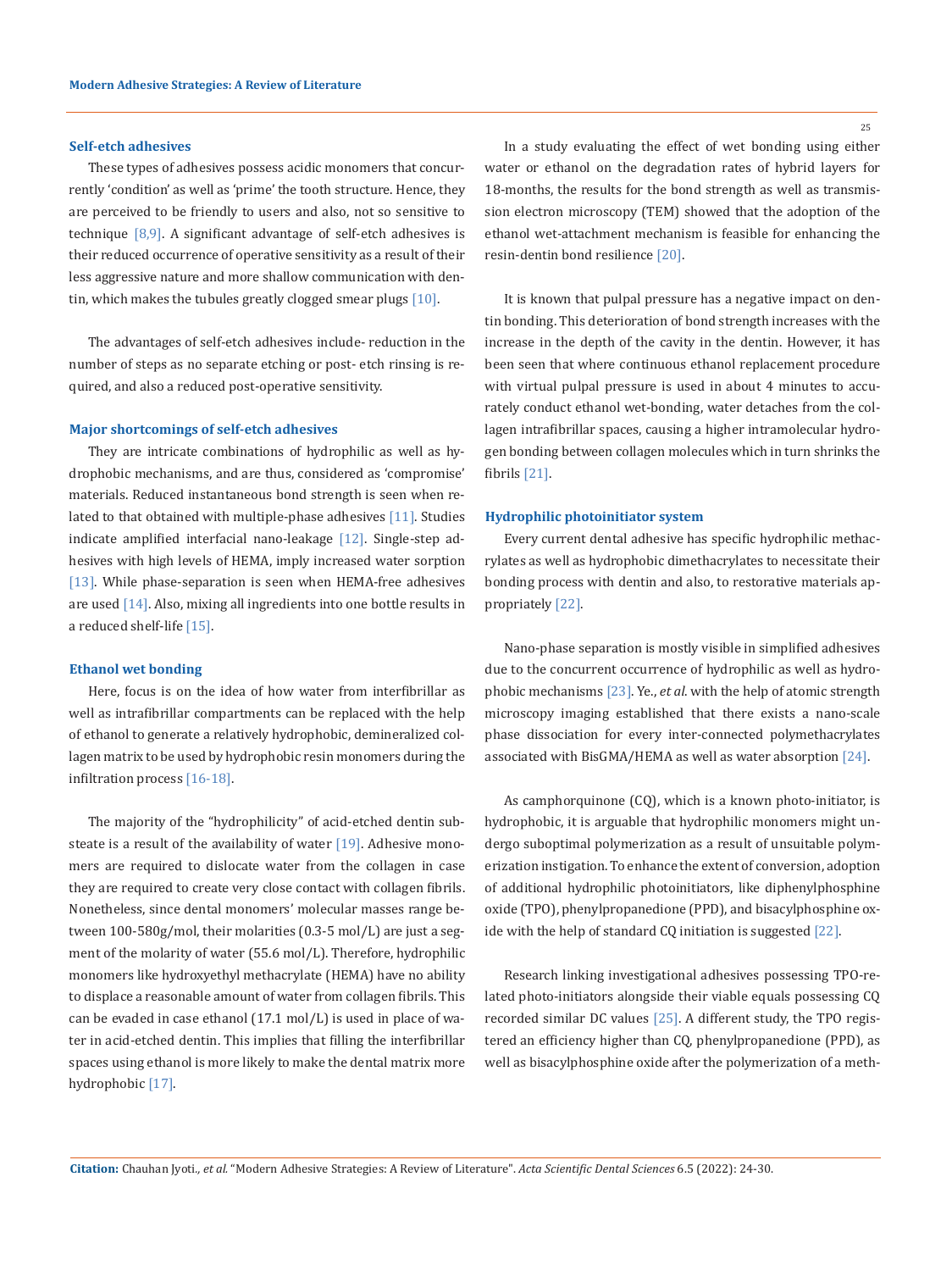yl methacrylate monomer comprising of a unit with light halogen [26]. A parallel research indicated that there was an increase in extent of conversion of resin combinations when TPO was used alone using ethanol and water each 10%. That is, where TPO was mixed with CQ, the extent of conversion values generated were similar to when CQ was used alone [22].

#### **Molecular interaction and chemical bonding**

Each self-etch adhesive possesses a certain efficient monomer that governs its true adhesive conduct [27].

The chemical reaction is attained with the help of precise efficient monomers like 10-methacryloyloxydecyl dihydrogen phosphate as well as 2-methacryloxyethyl phenyl hydrogen phosphate [2]. Additionally, evidence by X-ray photoelectron spectroscopy indicates that any chemical attachment prompted by 10-MDP is extremely real and steady in water compared to that provided by 4-MET and Phenyl-P [27]. The rate at which these monomers' calcium salts dissolve as determined by the atomic absorption spectroscopy (AAS), is contrariwise associated with their possible chemical bonding [27].

It has also been observed that the strength of bonding to dentin of the 10-MDP-related double phase self-etch adhesive Clearfil Mega Bond retained their high rates after long-term thermo-cycling. On the other hand, the power of the UniFil Bond, possessing 4-MET, relatively reduced after 100,000 cycles, while the strength of Clearfil Liner Bond II possessing Phenyl-P, progressively reduced after exposure to thermo-cycling for quite some time [28].

The functional group of Phenyl-P ionically bonds to Ca at the HAp superficially. During stage 2, Phenyl-P-Ca bonds effortlessly separate in the mixture. As such, Phenyl-P greatly decalcifies apatite if exposed to collagen strands. Additionally, the TEM of adhesive- dentin interface generated by the Phenyl-P-related adhesive indicated that nearly every apatite was broken down and also, collagen unprotected at about  $1 \mu m$  deep  $[2]$ .

Comparing 4-MET and 10-MDP, the former has a weak chemical bonding ability  $[41]$ . Such frail sensitivity to apatite of 4-MET results in the development of a submicron fusion coating made of apatite minerals that stick to collagen strands. Also, the TEM of adhesive- dentin junctions generated by the 4-MET-related adhesive revealed comparatively light reaction with dentin [28].

Unlike Phenyl-P and 4-MET, the hydrogen phosphate part of 10- MDP produces ionic attachments to Ca at the apatite surface during the initial stages. Such bonds rarely separate in their second stage. X-ray diffraction (XRD) confirmed that 10- MDP uninterruptedly establishes a frequently coated form around the apatite structure.

#### **Adhesion-decalcification concept**

The pKa rate or dissociation constant of every acid is perceived to be a chief constraint that regulates the way particles react with the rest of the mineralized tissues [29]. The amount of decalcification of hydroxyapatite or dentin is higher when acids with a high pKa rate are used, and vice versa. Consequently, there is no precise explanation of mechanisms regarding why specific molecules effectively interact with tooth tissues unlike others but instead brutally decalcify it [30]. How molecules react with tissues containing HAp is discussed 'Adhesion-Decalcification or A-D concept' [30].

It implies that in the beginning, every acid chemically bonds to the calcium of HAp (during the initial phase). This happens after phosphate as well as hydroxyl (OH- ) ions are generated by HAp into its own mixture while the surface retains its electro-neutral state.

Whether molecules retain their bonds (during the second stage, first option) or separate (PHASE 2, OPTION 2), relies on how suitable specific calcium salts are. Molecules such as 10-MDP and also polyalkenoic acids have a very high likelihood of bonding chemically to Ca of HAp (PHASE 2, OPTION 1). This chemical bond forms stable calcium-phosphate as well as calcium-carboxylate salts correspondingly, with just an incomplete superficial-decalcification impact. Nonetheless, molecules such as phosphoric as well as maleic acid, and active monomers from the self-etch adhesives such as 2-(methacryloyloxyethyl) phenyl hydrogenphosphate as well as HEMA-phosphates greatly separate (During PHASE 2, OPTION 2). Phosphate ions that are negatively charged will displace the positively charged Ca ions to a specific depth dependent on the time of application. This forms a great decalcification or 'etching' effect, which in turn results in a comparatively deep (3–5µm) hybrid coat at dentin without any HAp crystals [1].

Nevertheless, the model is restricted to explaining 1 mono-, 2 di-, 1 tri-, as well as 2 poly-carboxylic acids reacting with synthetic HAp that contains a specific mineral rather than hard tissues from humans which known to possess apatite structures with varying crystallinities [31].

#### **Nano-Layering**

The self-assembly of nano-layered components, similar to the progression of 'biomineralization', is considered to offer greatly

26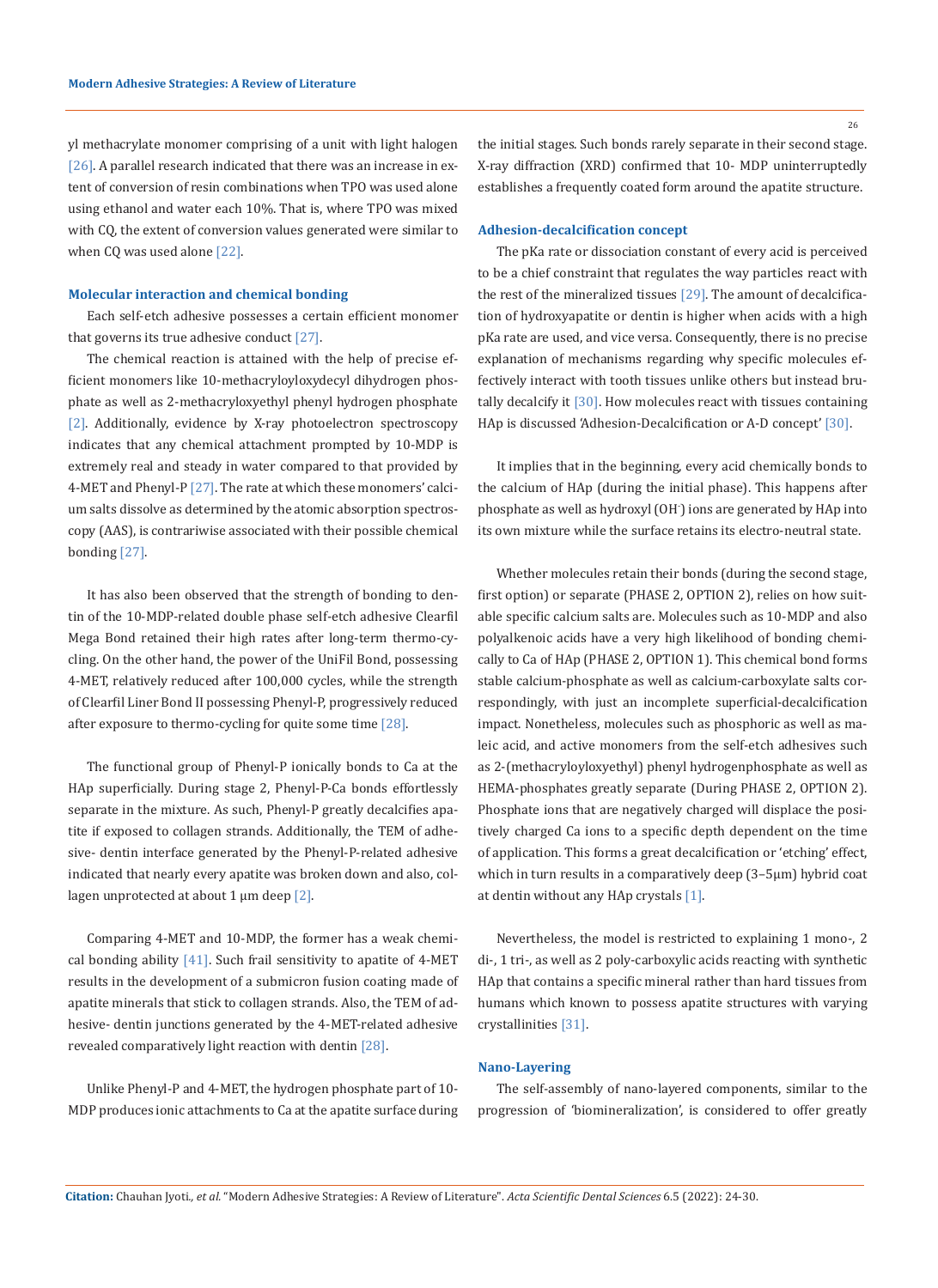advantageous purposes [32]. In the field of engineering, nanolayering is seen as a way of enhancing the general presentation of materials, as well as their resistance against impairment or aging more precisely [33].

Lately, self-assembled nano-layering is said to result from reactions of active monomer 10-MDP, primarily reacting with synthetic hydroxyapatite  $[34]$  and with enamel and dentin later  $[35]$ . It has been argued that this kind of nano-layering around the MDP/Hap junction might enhance bond durability [36]. The nano-layered components are characterized by their strong hydrophobic nature may be used to shield the hybrid coat against degradation making the remaining HAp more resilient to acidic dissolution [37,38].

In a study, MDP-Ca salinities were generated by two viable adhesives that possess MDP, a progression that presented as interfacial nano-layering. Other studies have concluded that the nano-coating strength, and the XRD-edge strength on behalf of nano-coating, was directly comparative to MDP concentration. The method of nanolayering is described as, at the time of scrubbing MDP-possessing adhesive onto dentin, and some minerals are partly removed from the layer to reach the submicron. Upon incomplete disbanding of HAp, Ca ions are generated and released and diffused in the hybrid coat collecting MDP particles into the nano layers. This whole procedure is steered by formation of MDP-Ca salt. Theoretically, one MDP particle is about 1.95 nm in size. Therefore, dual MDP particles are about 3.90 nm in size. These measurements give an approximation of nano-layer of MDP at artificial Hap to be around 4-nm-in thickness. Every layer of this ''nano-coating comprises of dual 10-MDP particles together with their methacrylate part focused towards each other as well as their active hydrogen phosphate part that are focused in each other's opposite direction [38].

Nano-layering has been seen to improve dentin bond strength, results in a longer shelf life and durable marginal seal. However, biological consequences including oxidative stresses, inflammation and impaired clearance of these materials need to be addressed. Studies regarding the long term toxicity of these materials are not available.

## **Creating acid-base resistant zone (ABRZ) at enamel/ dentinadhesive interface**

The advancement of recurrent caries is more likely to be retarded by the increasing strength of tooth-resin interface against acid [39]. Observation made by SEM at dentin-adhesive junctions indicated availability of an acid-base resilient region under the hybrid layer in self-etch adhesive structures following the acid-base attacks [40]. Most studies have held that the sound structure of dentin ABRZ is extremely adhesive-material reliant and also, that ABRZ is developed within self-etch adhesive structures rather than in etch-and-rinse adhesive structures [41]. Based on TEM proof, the ABRZ possess heavily organized apatite crystallites with characteristics that are totally different from the hybrid layer [42].

It is evident that the formative mechanism is not clear. However, it is presumed that the diffusion of any monomers past the hybrid layer into the tooth material as well as the organic reaction amid the efficient monomer and hydroxyapatite is likely to result in the development of ABRZ. It is suggested to refrain from removing detin minerals using phosphoric acid, since the approach consists of ample penetration of monomers and also minimizes the opportunity of any active chemical bonding as well as shielding of apatite against acid-attack [43].

Therefore, it is proposed that the ABRZ design gotten from every adhesive structure may be seen as an indicator to foretell its bonding longevity to tooth substrates [44].

### **Calcium- chelation dry bonding**

For most clinicians, wet conditions required for phosphoric acid-etched dentin bonding continues to be confusing.

Water has for long been perceived as a major critical barrier for etch-and-rinse adhesives to effectively bond to dentin. However, the modulus of elasticity of entirely demineralizede dentin is significantly low at around 134 kPa, such that nearly all pressure is likely to result in its breakdown. In case such surfaces are air-dried to drain superficial water, collagen strands that are demineralized definitely collapse to establish a coat of impervious collagen [45].

Where one is able so to selectively demineralize mineralized dentin to specifically get rid of the interfibrillar apatite crystallites whilst maintaining the collagen fibrils stiffness consisting intrafibrillar minerals, there is no need of suspending the strands that are incompletely demineralized in water to retain the bond. This therefore helps address the breach amid wet and dry-bonding by ensuring that resin monomers are infiltrated by dry air, mineraldepleted dentin.

As is well known, collagen fibrils show size-exclusion characteristics. How these collogen molecules are organized in their respective fibrils forms a molecular-sieve effect except for molecules

27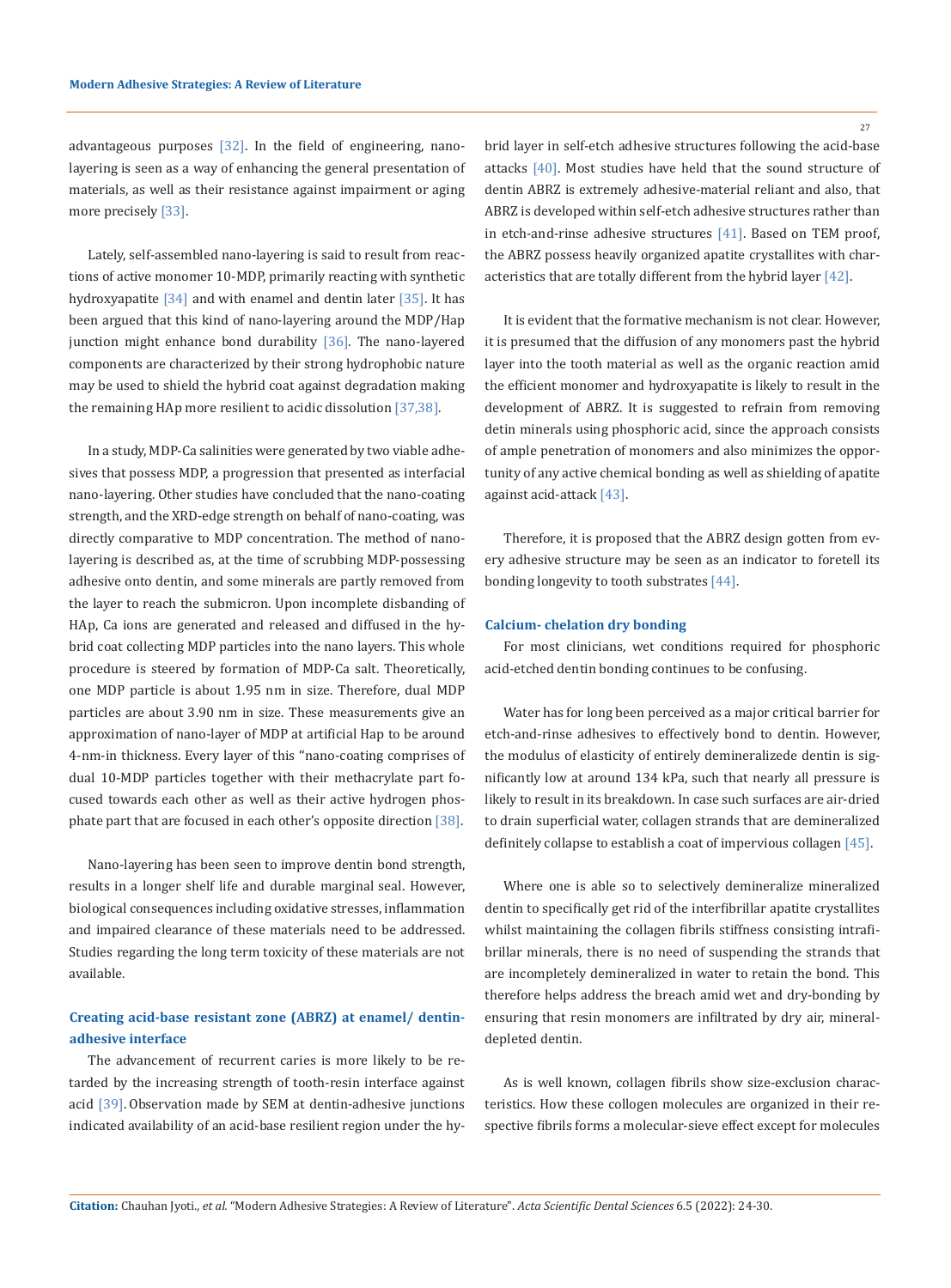that are not greater than 6 kDa  $[46]$ . However, those between 6-40 kDa in size can incompletely reach the intrafibrillar water spaces of any collagen strands that are demineralized. These water spaces are partially unreachable by particles whose sizes are greater than 40 kDa [47]. Given that phosphoric acid displaces calcium from dentin with the help of hydronium ion (19 Da), the accessibility of hydronium ions water spaces in collagen fibrils in order to soften intrafibrillar apatite is unrestricted. However, ethylenediaminetetraacetic acid (EDTA), chelating agent (292 Da), is suggested to be used in place of phosphoric acid to etch enamel as well as dentin. The chelating agent is small in size which prevents it from completely getting rid of extrafibrillar minerals from dentin. Practically, it is obvious that one may opt for larger polymeric acids or use chelators more than 40 kDa in size so as not demineralize intrafibrillar minerals from dentin matrix but rather use selective demineralization [47].

Researchers have proposed two ways to achieve distinctive extrafibrillar demineralization of dentin, that also prevent the collapse of dentin in case they are air-dried. First, a PAAN polymeric chelator can be used with MW more than 40 kDa. This approach takes time and may also not be practically clinical therefore, extrafibrillar minerals can be entirely eliminated and the adhesive resin monomers can easily diffuse through available wide interfibrillar channels. Second, protocol is quicker, and includes a 30-second application time. This was used by Bouncier for his research on enamel bonding [47].

More research is needed to assess the exclusion of size as one of the characteristics of frequently adopted adhesive resin monomers of various molecular sizes in incompletely as well as entirely demineralized extrafibrillar paths of incompletely demineralized dentin powder. Studies may also combine the above suggested extrafibrillar demineralization approaches through conditioning of dentin with the help of a polymeric chelating agent greater than the size of 40 kDa in size for 60s rather than 30s. This will help utilize the benefits of the two protocols. As such, PAAN is not just the only option: the available plethora of polymeric calcium chelators can be used to achieve this objective provided they are biocompatible for intraoral custom [48].

Currently Unite (3M Unitek), Smartbond (Gestenco) and Transbond MIP (3M Unitek) are some of the moisture active bonding systems available. However, their long-term bond strengths to enamel

28

as well as dentin have been found to be inferior to the conventional bonding agents.

### **Conclusion**

Although "reality falls short of a conceptualization", dental researchers have brought long-debated issues of presenting adhesives with the ability to effectively bond to dentin as well as enamel instantaneously to fruition. However, none of the ideas presented is perfect. Therefore, a lot of work and research needs to be done to improve different bonding structures.

## **Bibliography**

- 1. Van Meerbeek B., *et al*[. "State of the art of self-etch adhesives".](https://pubmed.ncbi.nlm.nih.gov/21109301/)  *Dental Materials* [27.1 \(2011\): 17-28.](https://pubmed.ncbi.nlm.nih.gov/21109301/)
- 2. [Yoshida Y and Inoue S. "Chemical analyses in dental adhesive](https://www.sciencedirect.com/science/article/pii/S1882761612000269)  technology". *[Japanese Dental Science](https://www.sciencedirect.com/science/article/pii/S1882761612000269) Review* 48.2 (2012): 141- [152.](https://www.sciencedirect.com/science/article/pii/S1882761612000269)
- 3. [Gwinnett AJ. "Moist versus dry dentin: its effect on shear bond](https://pubmed.ncbi.nlm.nih.gov/1388947/)  strength". *[American Journal of Dentistry](https://pubmed.ncbi.nlm.nih.gov/1388947/)* 5 (1992): 127-129.
- 4. [Kanca 3rd J. "Effect of resin primer solvents and surface wet](https://pubmed.ncbi.nlm.nih.gov/1290612/)[ness on resin composite bond strength to dentin".](https://pubmed.ncbi.nlm.nih.gov/1290612/) *American [Journal of Dentistry](https://pubmed.ncbi.nlm.nih.gov/1290612/)* 5 (1992): 213-215.
- 5. [Kanca 3rd J. "Improving bond strength through acid etching](https://pubmed.ncbi.nlm.nih.gov/1517516/)  [of dentin and bonding to wet dentin surfaces".](https://pubmed.ncbi.nlm.nih.gov/1517516/) *Journal of the [American Dental Association](https://pubmed.ncbi.nlm.nih.gov/1517516/)* 123 (1992): 35-43.
- 6. [Kanca 3rd J. "Resin bonding to wet substrate. II. Bonding to](https://pubmed.ncbi.nlm.nih.gov/1287714/)  enamel". *[Quintessence International](https://pubmed.ncbi.nlm.nih.gov/1287714/)* 23 (1992): 625-627.
- 7. Tay FR., *et al*[. "The overwet phenomenon: a transmission elec](https://pubmed.ncbi.nlm.nih.gov/9002792/)[tron microscopic study of surface moisture in the acid-condi](https://pubmed.ncbi.nlm.nih.gov/9002792/)tioned, resin-dentin interface". *[American Journal of Dentistry](https://pubmed.ncbi.nlm.nih.gov/9002792/)* 9 [\(1996\): 161-166.](https://pubmed.ncbi.nlm.nih.gov/9002792/)
- 8. Peumans M., *et al*[. "Clinical effectiveness of contemporary ad](https://pubmed.ncbi.nlm.nih.gov/16009415/)[hesives: a systematic review of current clinical trials".](https://pubmed.ncbi.nlm.nih.gov/16009415/) *Dental Materials* [21 \(2005\): 864-881.](https://pubmed.ncbi.nlm.nih.gov/16009415/)
- 9. Peumans M., *et al*[. "Eight-year clinical evalution of a two-step](https://pubmed.ncbi.nlm.nih.gov/20947155/)  [self-etch adhesive with and without selective enamel etching".](https://pubmed.ncbi.nlm.nih.gov/20947155/)  *Dental Materials* [26 \(2010\): 1176-1184.](https://pubmed.ncbi.nlm.nih.gov/20947155/)
- 10. Perdigao J., *et al*[. "Total-etch versus self-etch adhesive: effect](https://pubmed.ncbi.nlm.nih.gov/14719760/)  on postoperative sensitivity". *[Journal of the American Dental](https://pubmed.ncbi.nlm.nih.gov/14719760/)  Association* [134 \(2003\): 1621-1629.](https://pubmed.ncbi.nlm.nih.gov/14719760/)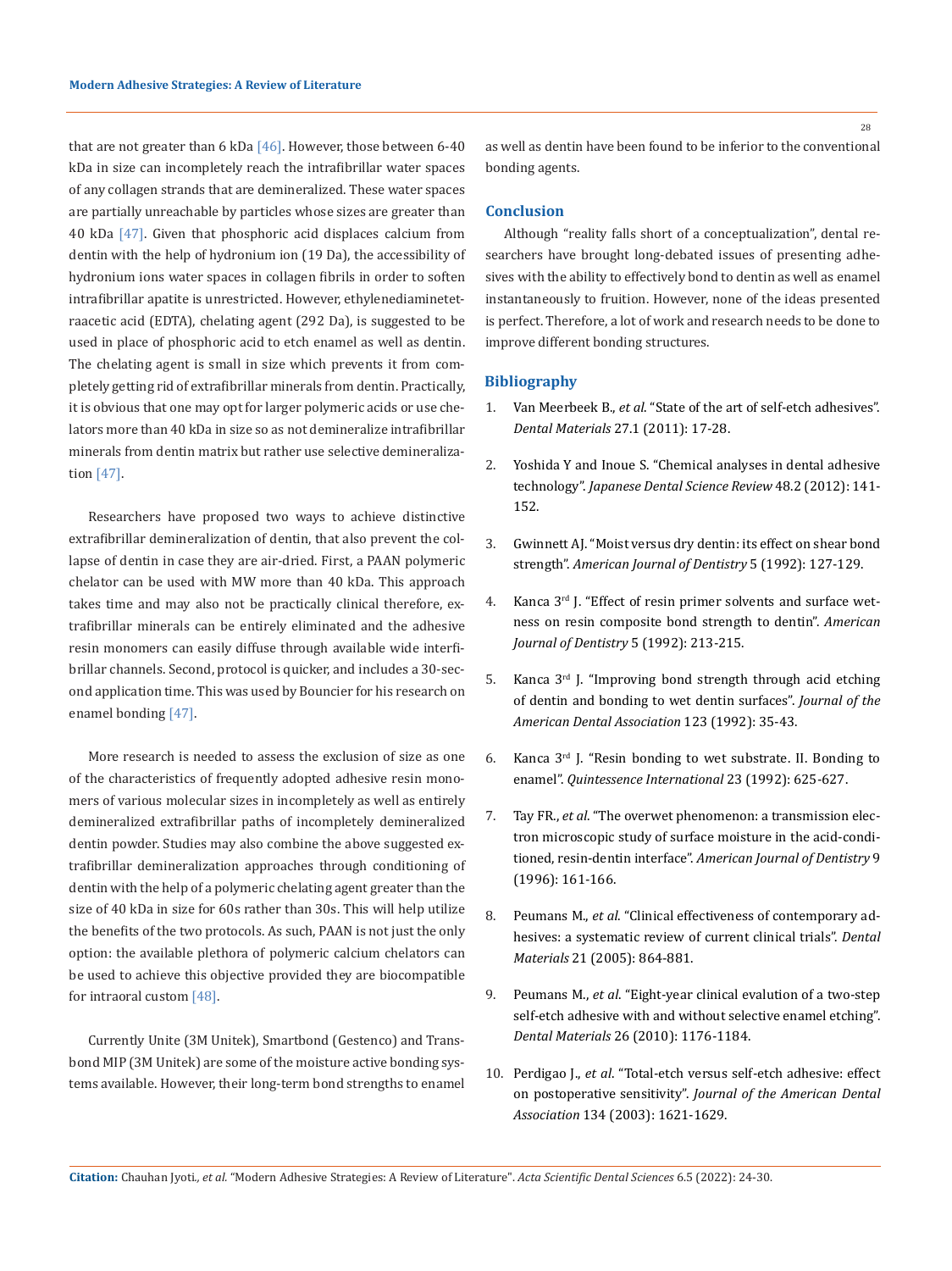- 11. Van Landuyt KL., *et al*[. "Are one-step adhesives easier to use](https://pubmed.ncbi.nlm.nih.gov/19603581/)  [and better performing? Multifactorial assessment of contem](https://pubmed.ncbi.nlm.nih.gov/19603581/)[porary one-step self-etching adhesives".](https://pubmed.ncbi.nlm.nih.gov/19603581/) *Journal of Adhesive Dentistry* [11 \(2009\): 175-190.](https://pubmed.ncbi.nlm.nih.gov/19603581/)
- 12. Suppa P., *et al*[. "Nanoleakage within the hybrid layer: a correla](https://pubmed.ncbi.nlm.nih.gov/15678495/)tive FEISEM/TEM investigation". *[Journal of Biomedical Materi](https://pubmed.ncbi.nlm.nih.gov/15678495/)[als Research - Part B: Applied Biomaterials](https://pubmed.ncbi.nlm.nih.gov/15678495/)* 73 (2005): 7-14.
- 13. Van Landuyt KL., *et al*[. "Origin of interfacial droplets with one](https://pubmed.ncbi.nlm.nih.gov/17652202/)step adhesives". *[Journal of Dental Research](https://pubmed.ncbi.nlm.nih.gov/17652202/)* 86 (2007): 739- [744.](https://pubmed.ncbi.nlm.nih.gov/17652202/)
- 14. Van Landuyt K., *et al*[. "Monomer-solvent phase separation in](https://pubmed.ncbi.nlm.nih.gov/15668338/)  one-step self-etch adhesives". *[Journal of Dental Research](https://pubmed.ncbi.nlm.nih.gov/15668338/)* 84 [\(2005\): 183-188.](https://pubmed.ncbi.nlm.nih.gov/15668338/)
- 15. Moszner N., *et al*[. "Chemical aspects of self-etching enamel](https://pubmed.ncbi.nlm.nih.gov/16038969/)[dentin adhesives: a systematic review".](https://pubmed.ncbi.nlm.nih.gov/16038969/) *Dental Materials* 21 [\(2005\): 895-910.](https://pubmed.ncbi.nlm.nih.gov/16038969/)
- 16. Nishitani Y., *et al*[. "Effects of resin hydrophilicity on dentin](https://pubmed.ncbi.nlm.nih.gov/17062742/)  bond strength". *[Journal of Dental Research](https://pubmed.ncbi.nlm.nih.gov/17062742/)* 85 (2009): 1016- [1021.](https://pubmed.ncbi.nlm.nih.gov/17062742/)
- 17. Pashley DH., *et al*[. "From dry bonding to water-wet bonding](https://pubmed.ncbi.nlm.nih.gov/17380802/)  [to ethanol-wet bonding. A review of the interactions between](https://pubmed.ncbi.nlm.nih.gov/17380802/)  [dentin matrix and solvated resins using a macromodel of the](https://pubmed.ncbi.nlm.nih.gov/17380802/)  hybrid layer". *[American Journal of Dentistry](https://pubmed.ncbi.nlm.nih.gov/17380802/)* 20 (2007): 7-20.
- 18. [Tay FR and Pashley DH. "Have dentin adhesives become too](https://pubmed.ncbi.nlm.nih.gov/14653938/)  hydrophilic?" *[Journal of the Canadian Dental Association](https://pubmed.ncbi.nlm.nih.gov/14653938/)* 69 [\(2003\): 726-731.](https://pubmed.ncbi.nlm.nih.gov/14653938/)
- 19. Sadek FT., *et al*[. "Ethanol wet-bonding challenges current](https://pubmed.ncbi.nlm.nih.gov/20940353/)  anti-degradation strategy". *[Journal of Dental Research](https://pubmed.ncbi.nlm.nih.gov/20940353/)* 89.12 [\(2010\): 1499-1504.](https://pubmed.ncbi.nlm.nih.gov/20940353/)
- 20. [Miles CA and Burjanadze TV. "Thermal stability of collagen fi](https://www.sciencedirect.com/science/article/pii/S0006349501761206)bers in ethylene glycol". *[Biophysical Journal](https://www.sciencedirect.com/science/article/pii/S0006349501761206)* 80 (2001): 1480- [1486.](https://www.sciencedirect.com/science/article/pii/S0006349501761206)
- 21. Cadenaro M., *et al*[. "Influence of different initiators on the de](https://pubmed.ncbi.nlm.nih.gov/20018363/)[gree of conversion of experimental adhesive blends in relation](https://pubmed.ncbi.nlm.nih.gov/20018363/)  [to their hydrophilicity and solvent content".](https://pubmed.ncbi.nlm.nih.gov/20018363/) *Dental Materials* [26.4 \(2010\): 288-294.](https://pubmed.ncbi.nlm.nih.gov/20018363/)
- 22. Takahashi A., *et al*. "*In vivo* [long-term durability of the bond to](https://pubmed.ncbi.nlm.nih.gov/12236644/)  [dentin using two adhesive systems".](https://pubmed.ncbi.nlm.nih.gov/12236644/) *Journal of Adhesive Dentistry* [4 \(2002\): 151-159.](https://pubmed.ncbi.nlm.nih.gov/12236644/)
- 23. Ye Q., *et al*[. "Nanoscale Patterning in Crosslinked Methacrylate](https://www.ncbi.nlm.nih.gov/pmc/articles/PMC2600546/)  [Copolymer Networks: An Atomic Force Microscopy Study".](https://www.ncbi.nlm.nih.gov/pmc/articles/PMC2600546/)  *[The Journal of Applied Polymer Science Symptoms](https://www.ncbi.nlm.nih.gov/pmc/articles/PMC2600546/)* 106 (2007): [3843-3851.](https://www.ncbi.nlm.nih.gov/pmc/articles/PMC2600546/)
- 24. [Ferracane JL. "Elution of leachable components from compos](https://pubmed.ncbi.nlm.nih.gov/7965355/)ites". *[Journal of Oral Rehabilitation](https://pubmed.ncbi.nlm.nih.gov/7965355/)* 21.4 (1994): 441-452.
- 25. Neumann MG., *et al*[. "Molar extinction coefficients and the](https://www.sciencedirect.com/science/article/abs/pii/S0300571205000072)  [photon absorption efficiency of dental photoinitiators and](https://www.sciencedirect.com/science/article/abs/pii/S0300571205000072)  light curing units". *[Journal of Dentistry](https://www.sciencedirect.com/science/article/abs/pii/S0300571205000072)* 33 (2005): 525-532.
- 26. Neumann MG., *et al*[. "Molar extinction coefficients and the](https://www.sciencedirect.com/science/article/abs/pii/S0300571205000072)  [photon absorption efficiency of dental photoinitiators and](https://www.sciencedirect.com/science/article/abs/pii/S0300571205000072)  light curing units". *[Journal of Dentistry](https://www.sciencedirect.com/science/article/abs/pii/S0300571205000072)* 33 (2005): 525-532.
- 27. Inoue S., *et al*[. "Hydrolytic stability of self-etch adhesives](https://pubmed.ncbi.nlm.nih.gov/16304447/)  bonded to dentin". *[Journal of Dental Research](https://pubmed.ncbi.nlm.nih.gov/16304447/)* 84 (2005): 1160- [1164.](https://pubmed.ncbi.nlm.nih.gov/16304447/)
- 28. Fukegawa D., *et al*[. "Chemical interaction of hydrogen phos](https://pubmed.ncbi.nlm.nih.gov/16998137/)[phate ester with hydroxyapatite".](https://pubmed.ncbi.nlm.nih.gov/16998137/) *Journal of Dental Research* [85 \(2006\): 941-944.](https://pubmed.ncbi.nlm.nih.gov/16998137/)
- 29. Yoshida Y., *et al*[. "Adhesion to and decalcification of hydroxy](https://pubmed.ncbi.nlm.nih.gov/11499514/)apatite by carboxylic acids". *[Journal of Dental Research](https://pubmed.ncbi.nlm.nih.gov/11499514/)* 80 [\(2001\): 1565-1569.](https://pubmed.ncbi.nlm.nih.gov/11499514/)
- 30. Yoshioka M., *et al*[. "Adhesion/decalcification mechanisms of](https://pubmed.ncbi.nlm.nih.gov/11745537/)  [acid interactions with human hard tissues".](https://pubmed.ncbi.nlm.nih.gov/11745537/) *Journal of Biomed[ical Materials Research](https://pubmed.ncbi.nlm.nih.gov/11745537/)* 59.1 (2002): 56-62.
- 31. [Stupp SI and Braun PV. "Molecular manipulation of micro](https://pubmed.ncbi.nlm.nih.gov/9271562/)[structures: biomaterials, ceramics, and semiconductors".](https://pubmed.ncbi.nlm.nih.gov/9271562/) *Science* [277 \(1997\): 1242-1248.](https://pubmed.ncbi.nlm.nih.gov/9271562/)
- 32. Gandhi DD., *et al*[. "Annealing-induced interfacial toughening](https://www.nature.com/articles/nature05826)  [using a molecular nanolayer".](https://www.nature.com/articles/nature05826) *Nature* 447 (2007): 299-302.
- 33. Yoshihara K., *et al*[. "Nano-controlled molecular interaction at](https://pubmed.ncbi.nlm.nih.gov/20346420/)  [adhesive interfaces for hard tissue reconstruction".](https://pubmed.ncbi.nlm.nih.gov/20346420/) *Acta Biomateralia* [6 \(2010\): 3573-3582.](https://pubmed.ncbi.nlm.nih.gov/20346420/)
- 34. Yoshihara K., *et al*[. "Nano-layering of phosphoric-acid ester](https://pubmed.ncbi.nlm.nih.gov/21575747/)  [monomer at enamel and dentin".](https://pubmed.ncbi.nlm.nih.gov/21575747/) *Acta Biomaterialia* 7 (2011a): [3187-3195.](https://pubmed.ncbi.nlm.nih.gov/21575747/)
- 35. Koshiro K., *et al*[. "New concept of resin-dentin interfacial adhe](https://pubmed.ncbi.nlm.nih.gov/16506170/)sion: the nanointeraction zone". *[Journal of Biomedical Materi](https://pubmed.ncbi.nlm.nih.gov/16506170/)[als Research Part B: Applied Biomaterials](https://pubmed.ncbi.nlm.nih.gov/16506170/)* 77 (2006): 401-408.

**Citation:** Chauhan Jyoti*., et al.* "Modern Adhesive Strategies: A Review of Literature". *Acta Scientific Dental Sciences* 6.5 (2022): 24-30.

29